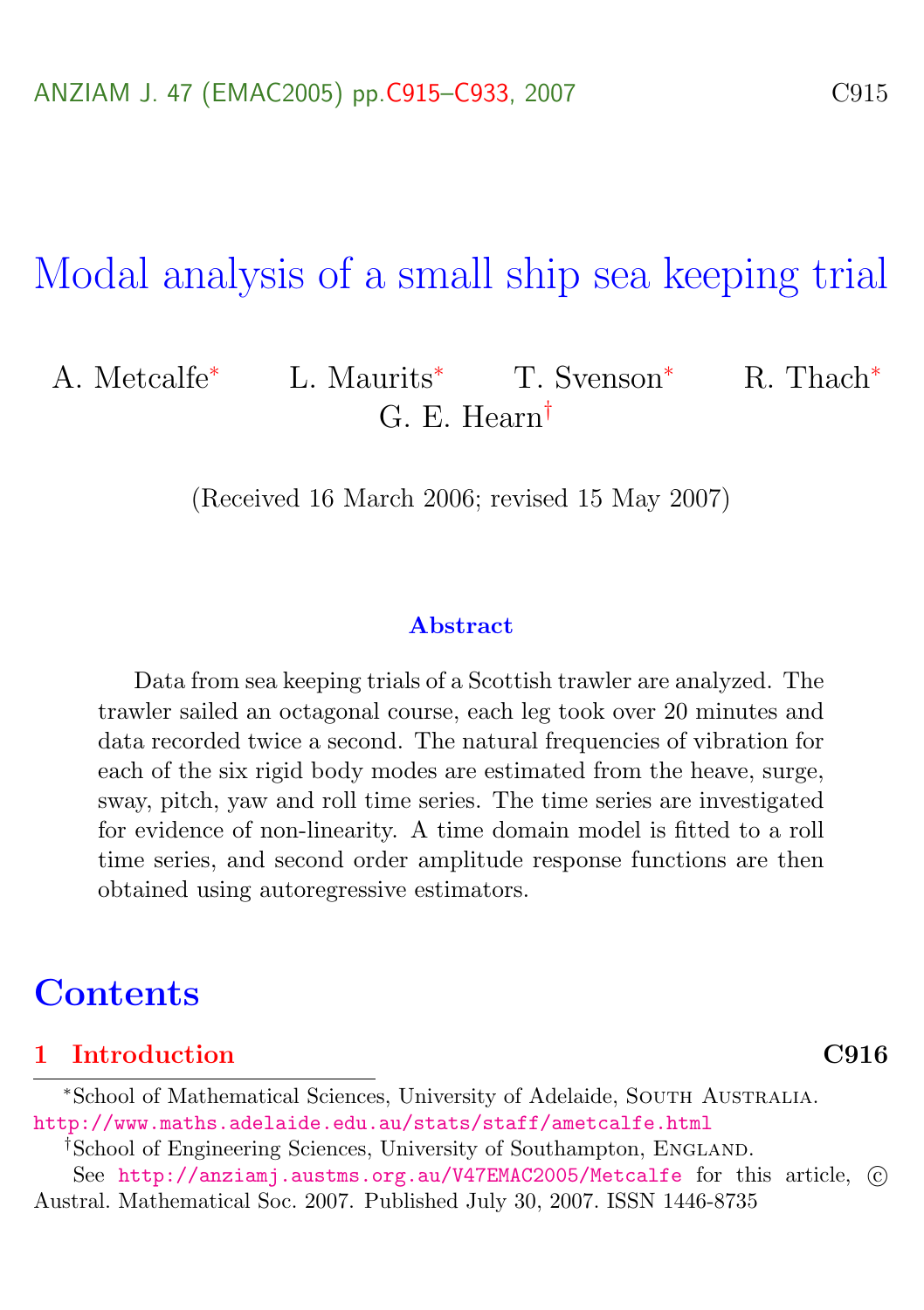<span id="page-1-1"></span>

|                   | 2 Analysis   |  |  |  |  |  |  |  |
|-------------------|--------------|--|--|--|--|--|--|--|
|                   |              |  |  |  |  |  |  |  |
|                   |              |  |  |  |  |  |  |  |
|                   |              |  |  |  |  |  |  |  |
|                   | 3 Conclusion |  |  |  |  |  |  |  |
| <b>References</b> |              |  |  |  |  |  |  |  |

## <span id="page-1-0"></span>1 Introduction

We investigate the natural frequencies of motion of a 24 m Scottish trawler, during sea keeping trials conducted in a wide range of conditions in the North Sea. The reasons for performing sea keeping trials on these trawlers is that designs have changed, in response to new regulations, and they have become shorter, wider and heavier, and possibly overpowered and less safe [\[1\]](#page-18-1).

The trawler sailed over an octagonal course. During each leg data were recorded every 0.5 s for over 20 minutes. Data were collected for all six components of motion of the trawler, for the wave heights, and for the wind speeds. Hearn et al. [\[1\]](#page-18-1) investigated the amplitude response functions (gains) of wave energy to the heave and pitch motions of the trawler, with particular regard to the accelerations experienced in the bow. However, the remaining four motions and a modal analysis were not discussed.

Here we analyse the gains from waves and wind to all six components of motion, using the data collected by Hearn et al. [\[1\]](#page-18-1). In particular we attempt to detect natural modes of oscillation by comparing the peak frequencies in the H1 estimators of the gains. We also investigate the time series of the roll motion for non-linearity and estimate the second order frequency response function.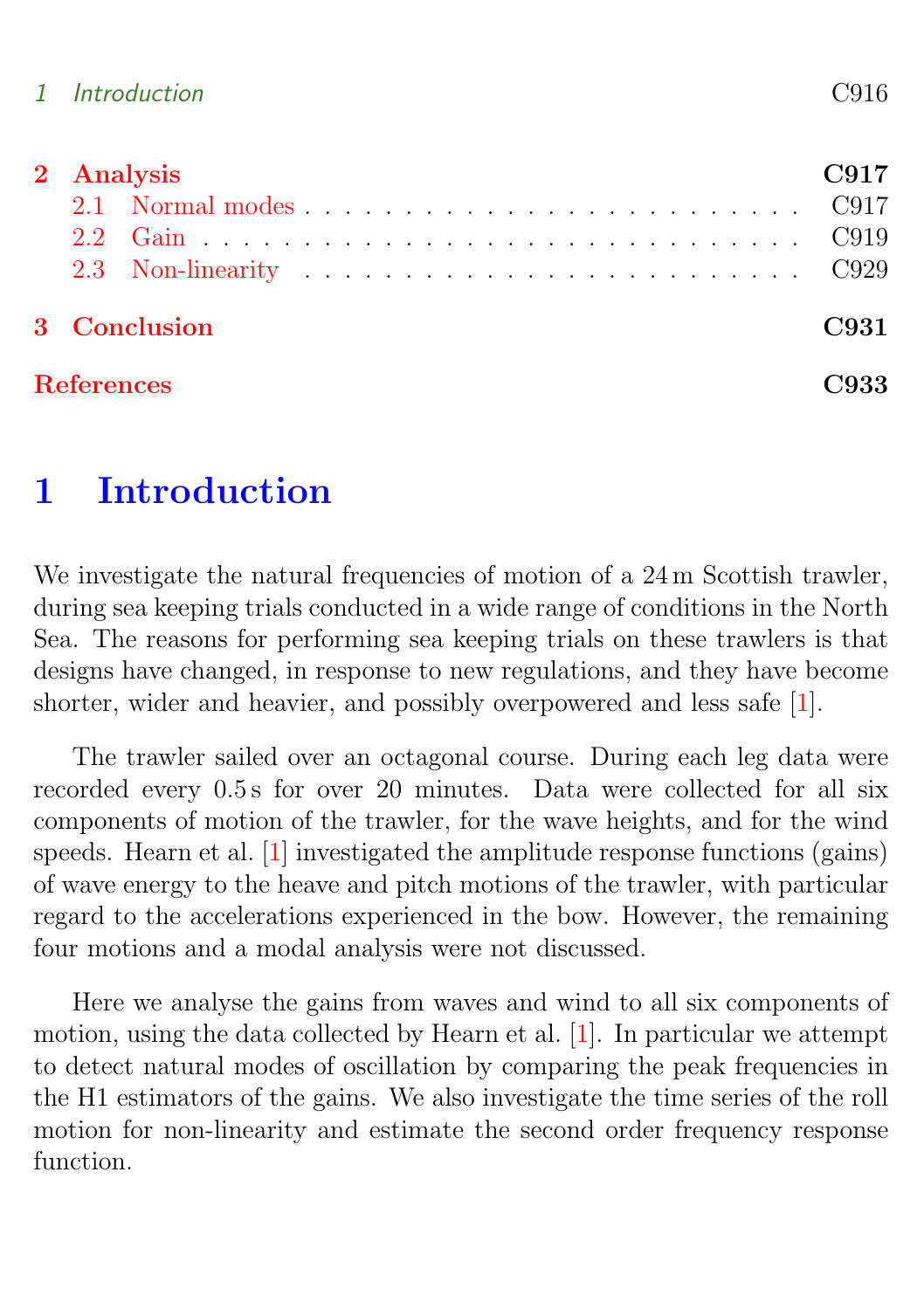| Thomas T. Deportpute Deachotes. Wave, Ton, prech, heave, burge, bway, yaw. |      |            |          |             |            |          |  |  |  |
|----------------------------------------------------------------------------|------|------------|----------|-------------|------------|----------|--|--|--|
| Variable                                                                   | N    | Mean       | StDev    | Minimum     | Median     | Maximum  |  |  |  |
| wave                                                                       | 2995 | 0.06632    | 0.49602  | $-1.78440$  | 0.06300    | 1.84500  |  |  |  |
| wind                                                                       | 2995 | 15.472     | 1.277    | 10.919      | 15.507     | 19.629   |  |  |  |
| roll                                                                       | 2995 | $-2.2200$  | 0.9608   | $-4.9200$   | $-2.2000$  | 0.9419   |  |  |  |
| pitch                                                                      | 2995 | 2.2464     | 1.7560   | $-4.3770$   | 2.2580     | 8.0100   |  |  |  |
| heave                                                                      | 2995 | 0.020481   | 0.049094 | $-0.146600$ | 0.020350   | 0.203400 |  |  |  |
| surge                                                                      | 2995 | $-0.00378$ | 0.23289  | $-0.82830$  | $-0.01178$ | 0.69640  |  |  |  |
| sway                                                                       | 2995 | 0.00417    | 0.14995  | $-0.52580$  | 0.00763    | 0.53600  |  |  |  |
| yaw                                                                        | 2995 | 0.19615    | 0.29323  | $-0.80180$  | 0.19710    | 1.07700  |  |  |  |
|                                                                            |      |            |          |             |            |          |  |  |  |

<span id="page-2-3"></span><span id="page-2-2"></span>TABLE 1: Descriptive Statistics: wave, roll, pitch, heave, surge, sway, yaw.

## <span id="page-2-0"></span>2 Analysis

### <span id="page-2-1"></span>2.1 Normal modes

The motion of a rigid body in a fluid can be described by displacements along orthogonal axes  $xyz$  and rotations about these axes. The displacements are surge, sway and heave along the x,  $y$  and  $z$ -axes respectively. The corresponding rotations are pitch, roll, and yaw. As there are six degrees of freedom, there will be six natural frequencies. However, there is coupling between the displacements and rotations and the normal modes are linear combinations of these [\[2,](#page-18-2) e.g.].

A summary of the time series of wave height (m), wind speed (knots), and the displacement (m) and rotation (degree) measurements made in the engine room, during leg 4, is given in Table [1](#page-2-2) and Figure [1.](#page-3-0)

The substantial correlations between heave and pitch are expected [\[3,](#page-18-3) [4\]](#page-18-4). The smaller correlations, which are nevertheless statistically significant, between roll and pitch are not predicted by standard theory. An explanation for this is that heavy nets were loaded on the port bow and starboard stern, and these caused a noticeable corkscrew motion of the ship when it was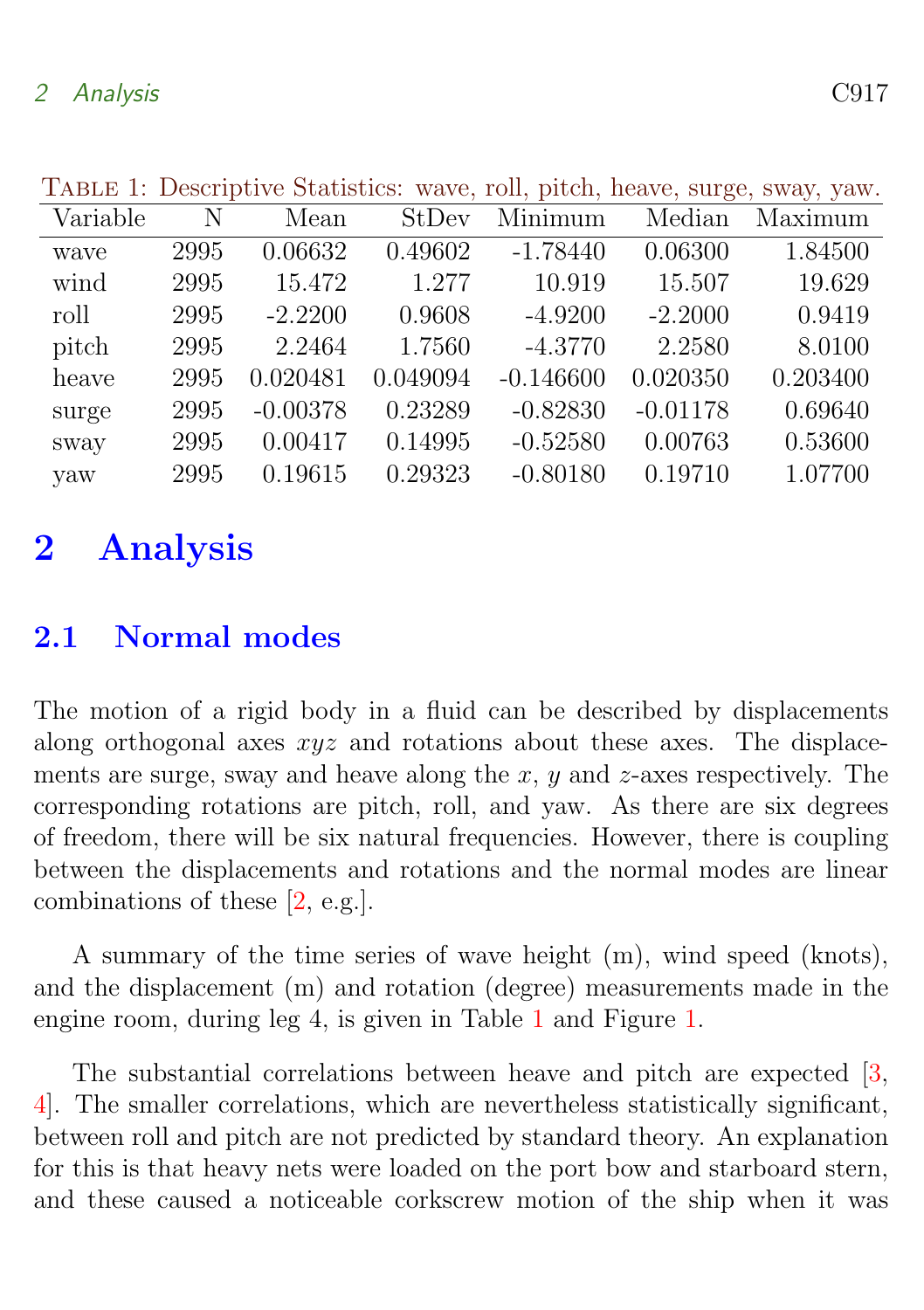

<span id="page-3-0"></span>Figure 1: Cross-correlations: pitch-heave, roll-heave, roll-pitch, roll-sway.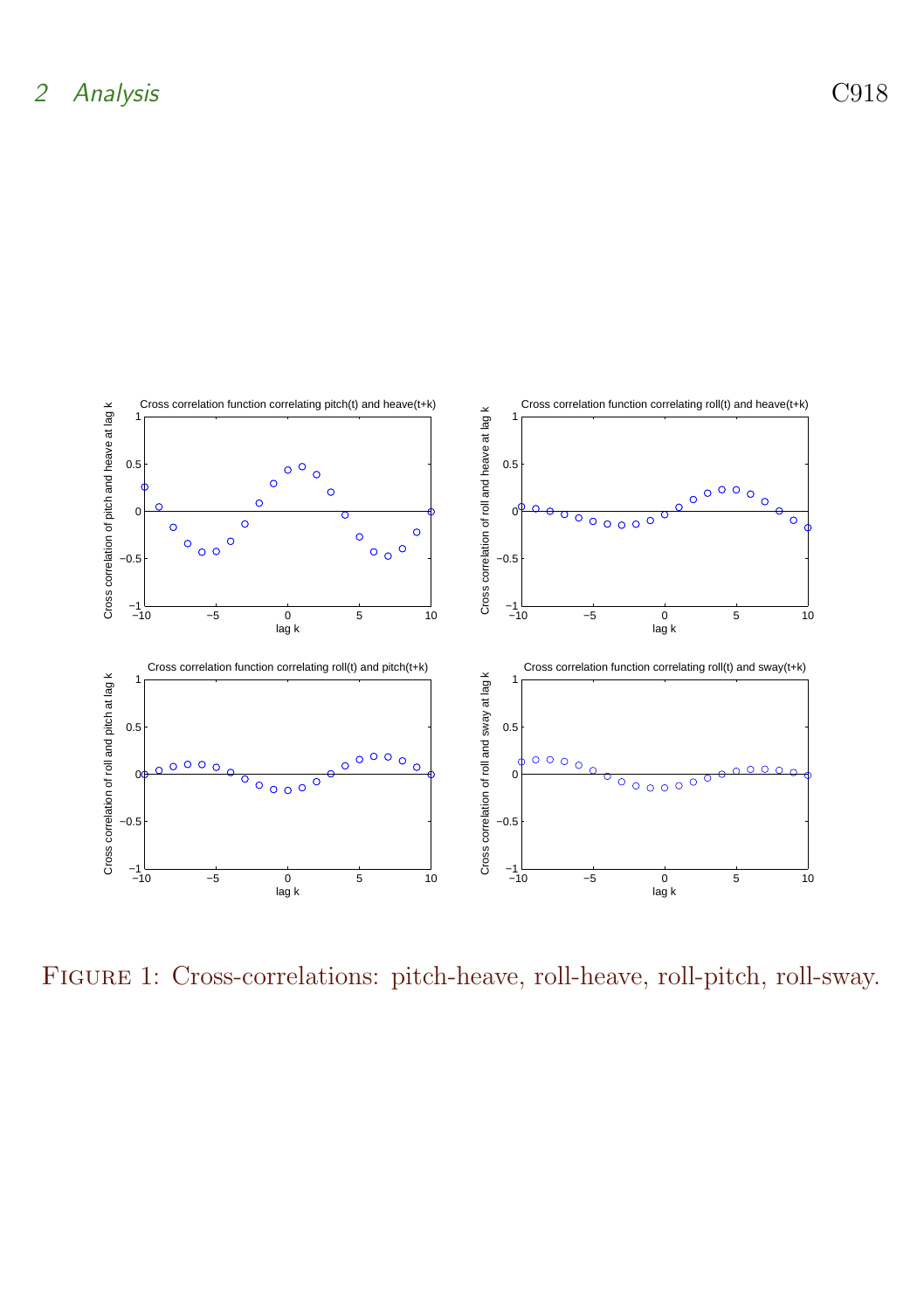#### <span id="page-4-1"></span>2 Analysis C919

under way.

Although we have not displayed the cross-correlograms there were correlations greater than 0.1 in absolute magnitude, at some lags, between: pitch and surge; roll and sway, roll and yaw; heave and surge, heave and yaw, and surge and sway. Overall, there is evidence of some slight coupling between most displacements and rotations, but that between pitch and heave is the most substantial.

### <span id="page-4-0"></span>2.2 Gain

The input spectrum and cross-spectrum were estimated by taking a discrete Fourier transform of the sample covariance function or cross-covariance function respectively. A Tukey window with truncation point of 200 was used in all cases  $[5, e.g.]$  $[5, e.g.]$ .

We chose to use the H1 estimate of the gain, absolute value of estimated cross spectrum to estimated input spectrum, rather than H2, square root of ratio of estimated response spectrum to estimated input spectrum, because it is unaffected by white noise in the response signal. A consequence of the definitions is that H1 is less than H2 at all frequencies. In Figure [2](#page-5-0) we include both estimates of the wave to heave response, for leg 4.

For all gains, only frequencies below 1 rad/0.5 s were significant. We illustrate this using the gains for leg 4 of the octagonal course in Figures [3–](#page-6-0) [6.](#page-9-0) Then we present the results for all legs, but only for frequencies below  $1 \,\mathrm{rad}/0.5 \,\mathrm{s}$ .

The four gains of heave and pitch to wave and wind each have two peaks, Figures [7](#page-10-1) and [8.](#page-11-0) These natural frequencies should be the same in each of the four gain plots and appear to be approximately 0.11 Hz and 0.16 Hz. The roll gains have a clear peak at about 0.09 Hz on the gain plots from wave and wind (Figures [7](#page-10-1) and [8\)](#page-11-0). This is a different frequency to the heave/pitch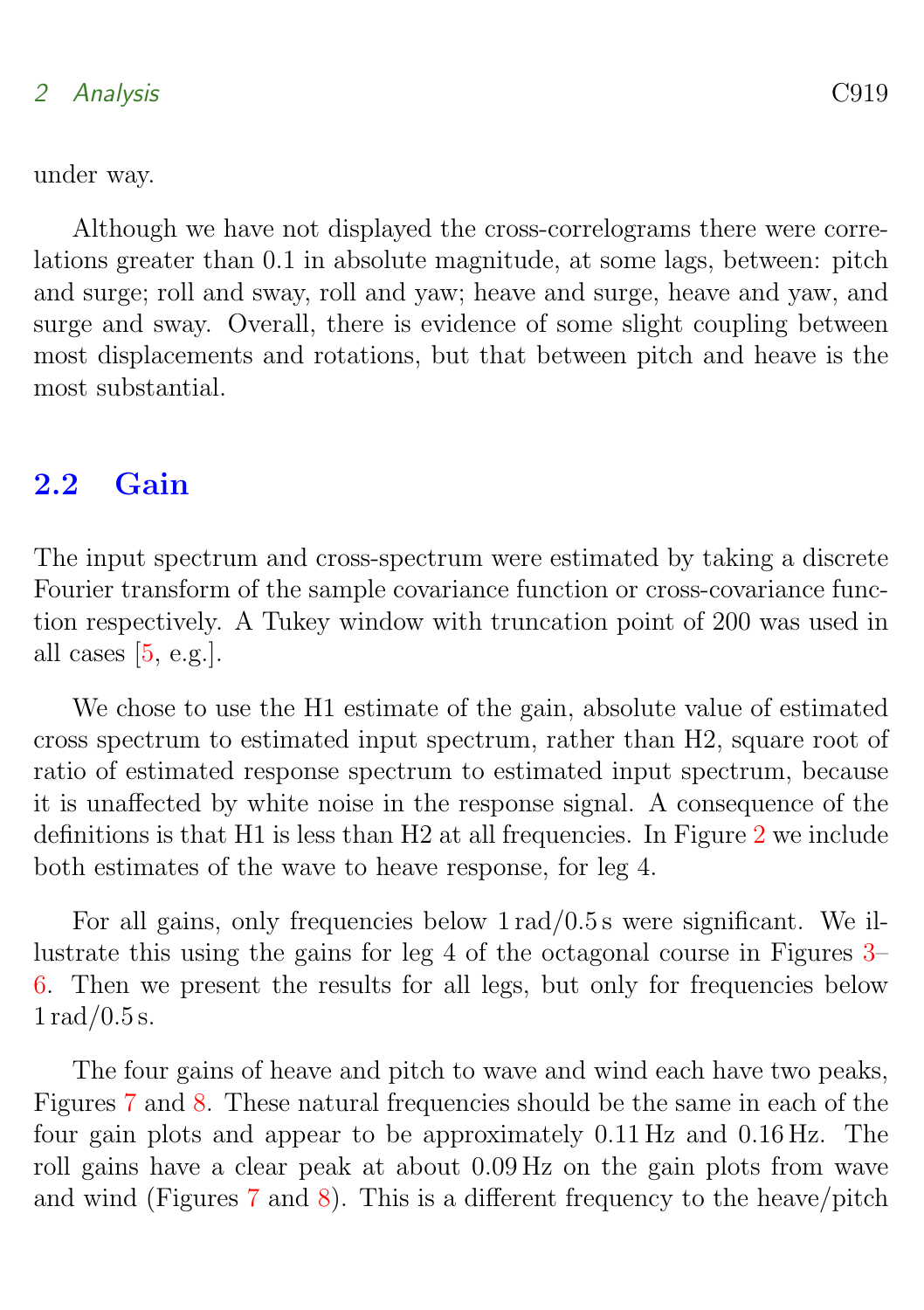

<span id="page-5-0"></span>FIGURE 2: H1 and H2 gain estimates compared.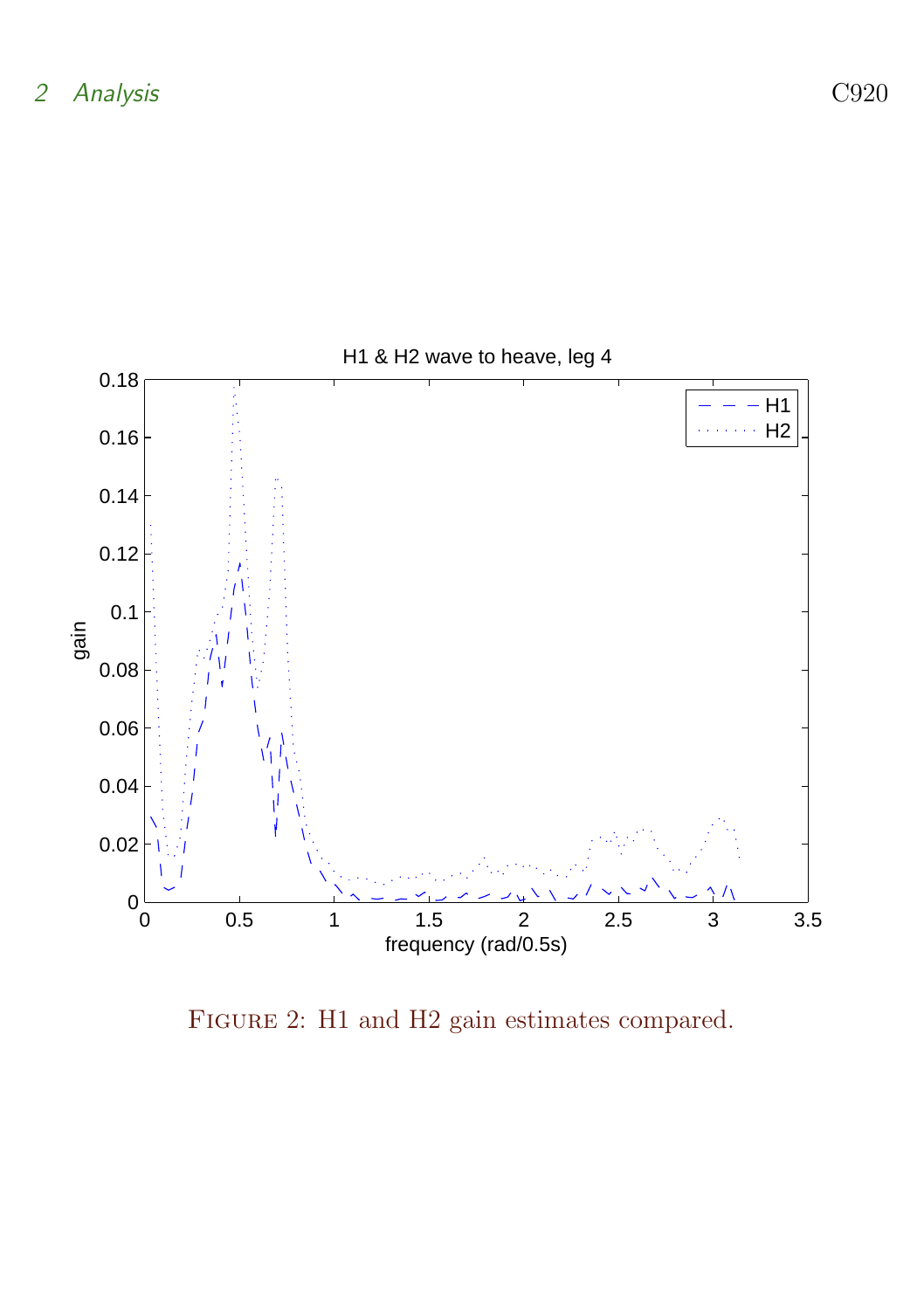

<span id="page-6-0"></span>Figure 3: Leg 4 wave spectrum, and H1 gains of roll, pitch, and heave to wave.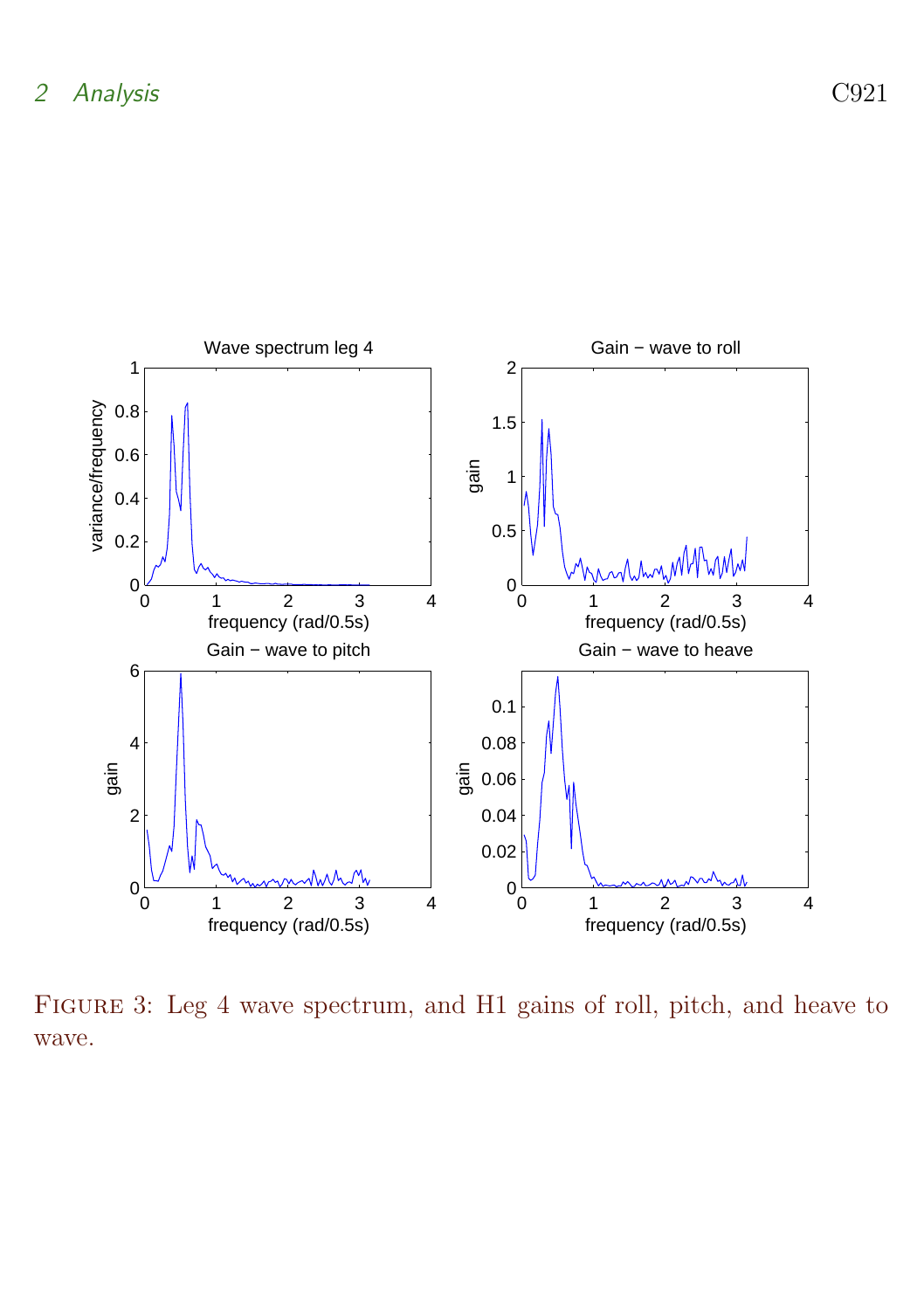

Figure 4: Leg 4 wave spectrum, and H1 gains of surge, sway, and yaw to wave.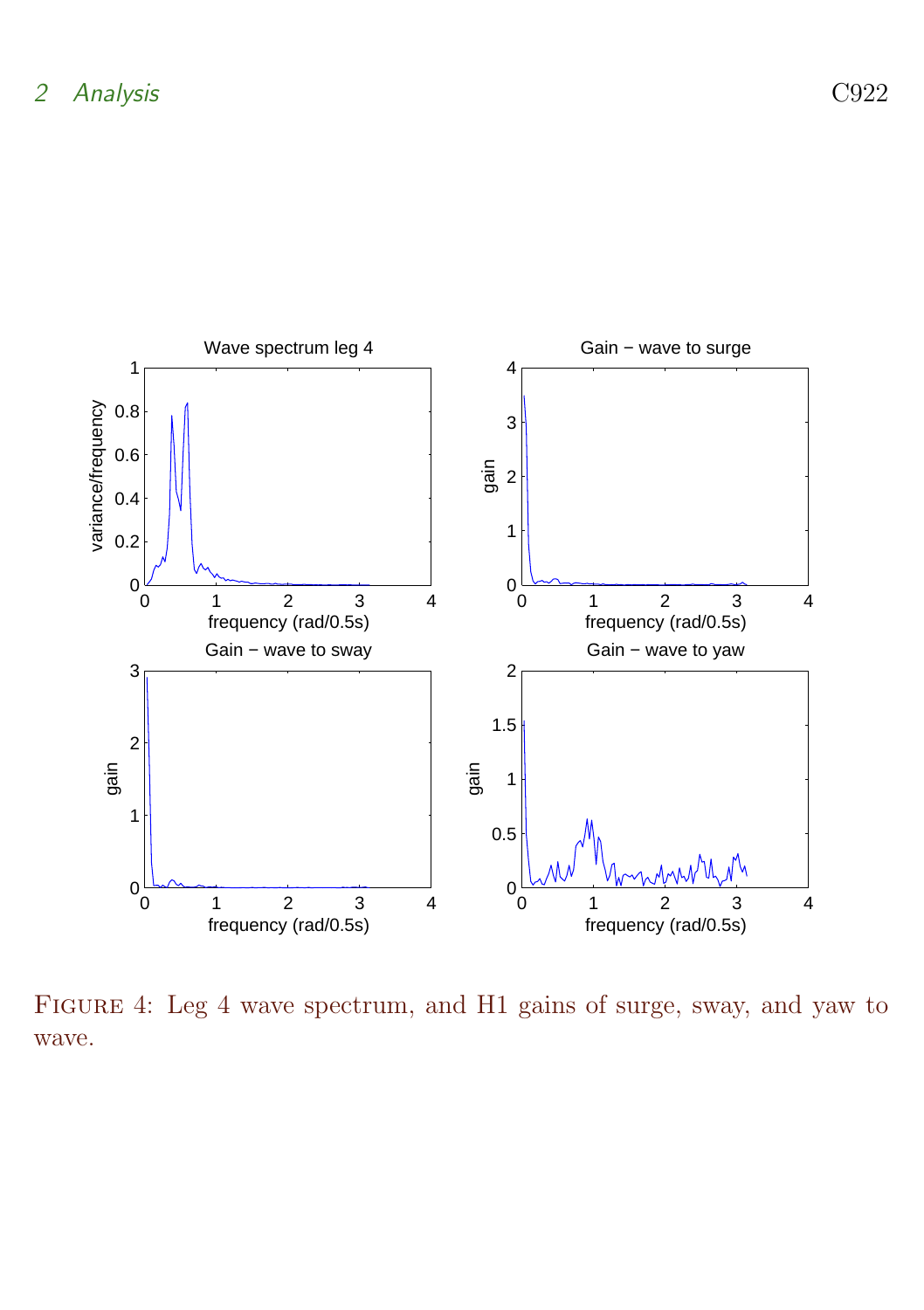

Figure 5: Leg 4 wind spectrum, and H1 gains of roll, pitch, and heave to wave.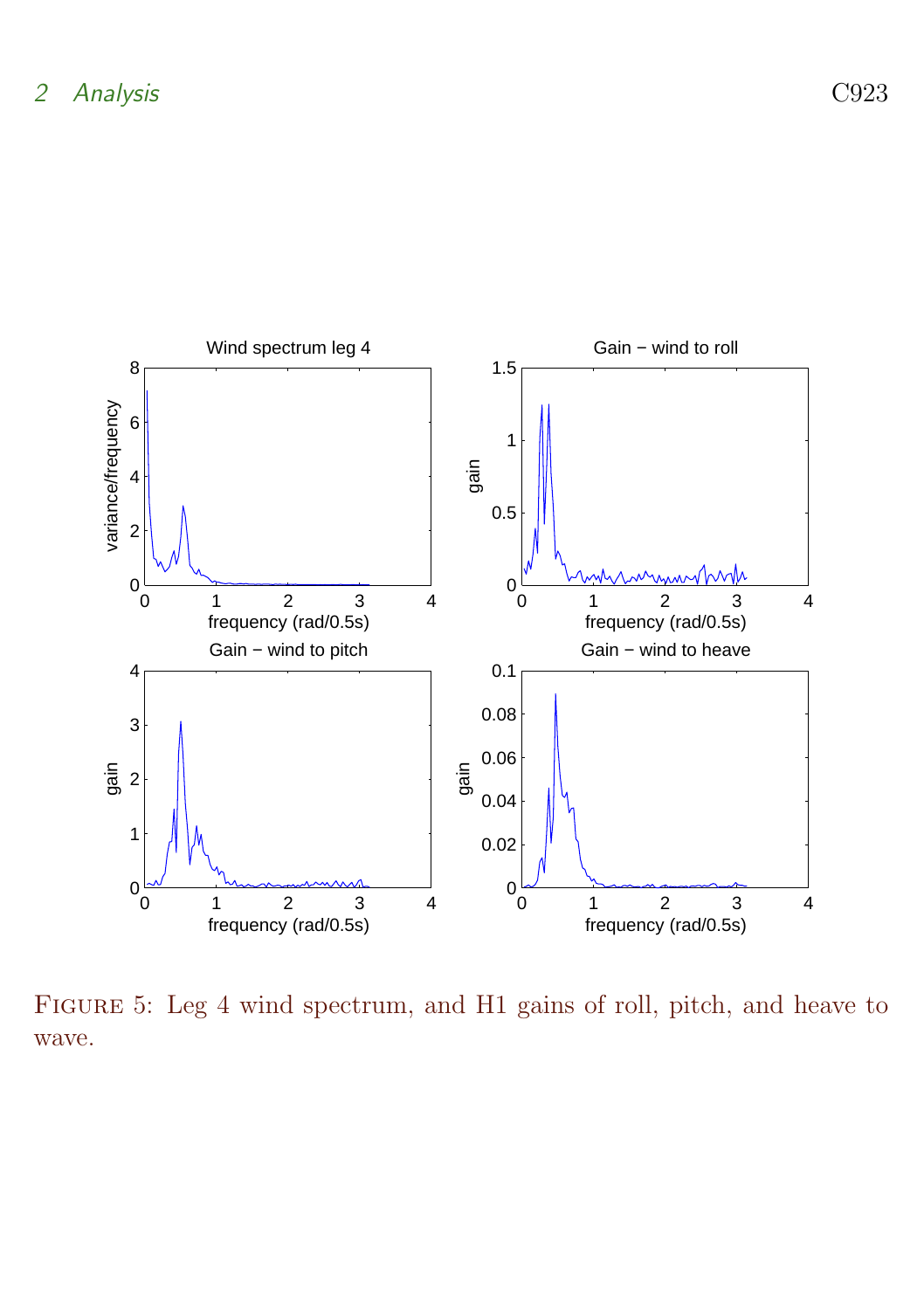

<span id="page-9-0"></span>Figure 6: Leg 4 wind spectrum, and H1 gains of surge, sway, and yaw to wave.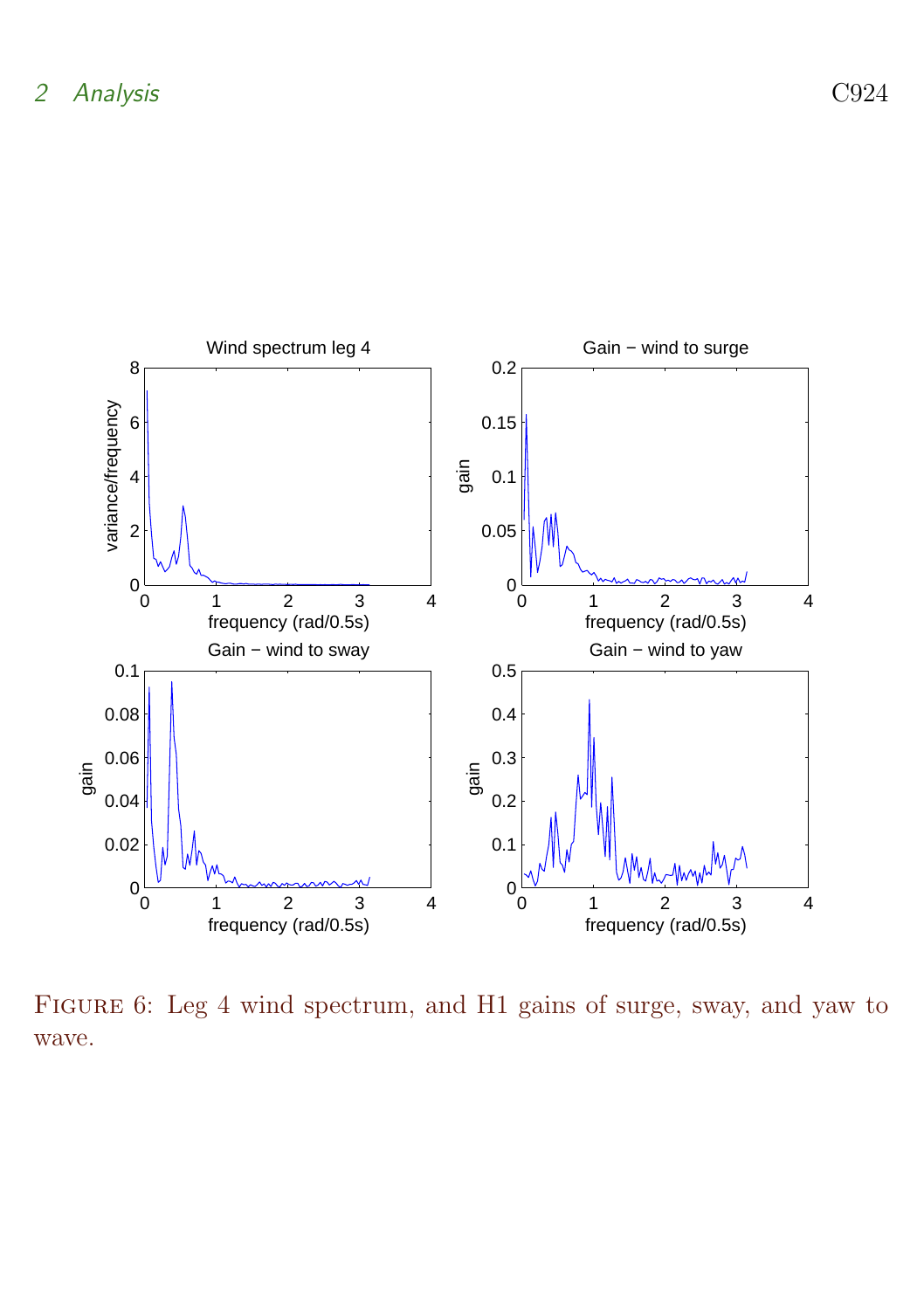

<span id="page-10-1"></span>FIGURE 7: Leg 1 wave spectrum, and H1 gains of roll, pitch and heave to wave for all eight legs.

<span id="page-10-0"></span>modes, showing that it is a different natural mode. Surge and sway appear coupled in the gains from wind (Figure [10\)](#page-13-0) with one natural frequency at about 0.02 Hz and the other less precisely identified at about 0.12 Hz, the gains from wave (Figure [9\)](#page-12-0) do not provide much information on these modes as they are not noticeably affected by the waves. There is little evidence of any coupling between roll and sway although some might be expected. The natural frequency associated with yaw (Figures [9](#page-12-0) and [10\)](#page-13-0) is hard to identify, possibly due to action taken by the helmsman. The slight evidence of coupling between the roll and pitch due to asymmetric loading of the vessel, provided by the correlations, is not apparent in the gain plots.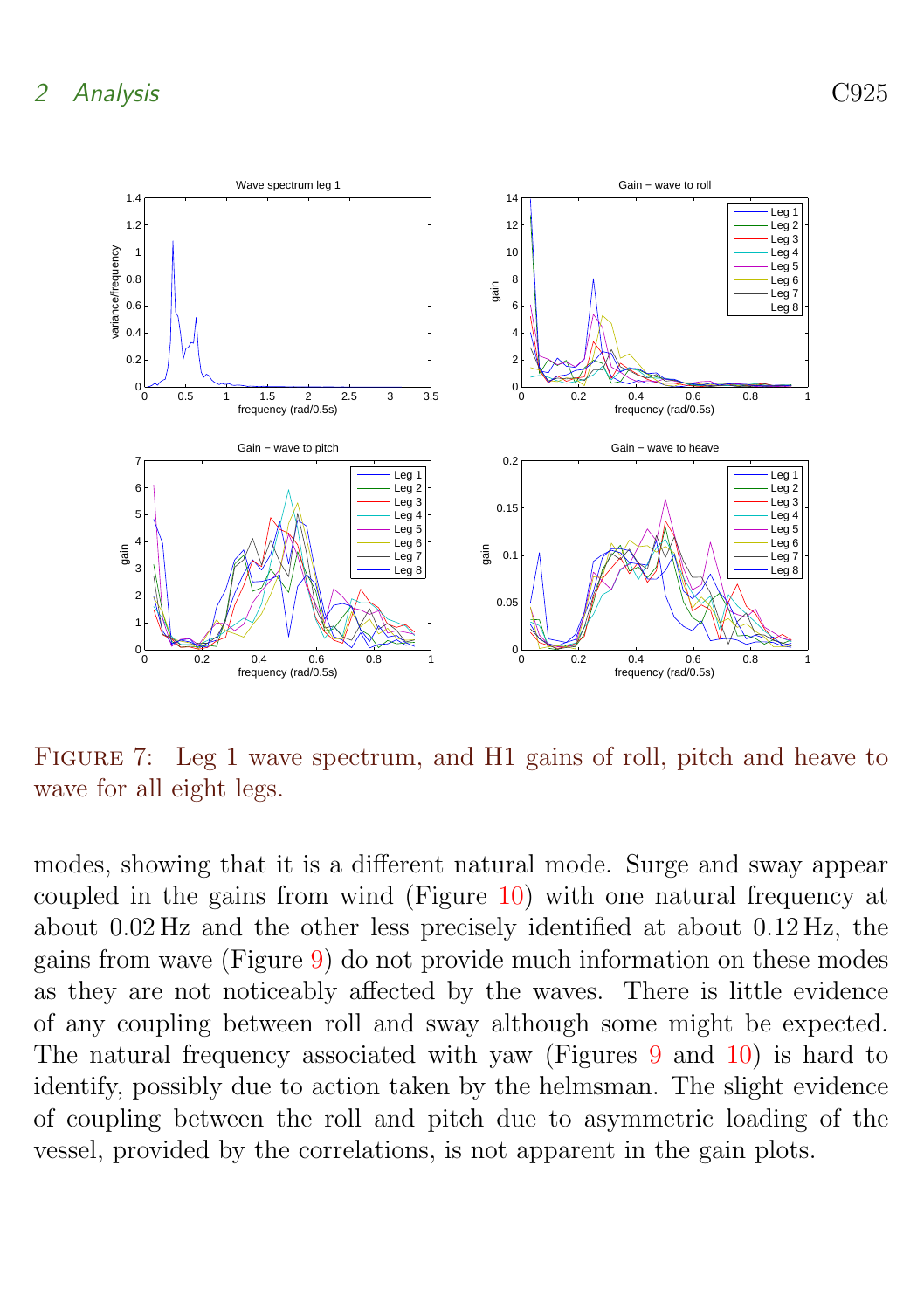

<span id="page-11-0"></span>Figure 8: Leg 1 wind spectrum, and H1 gains of roll, pitch and heave to wind for all eight legs.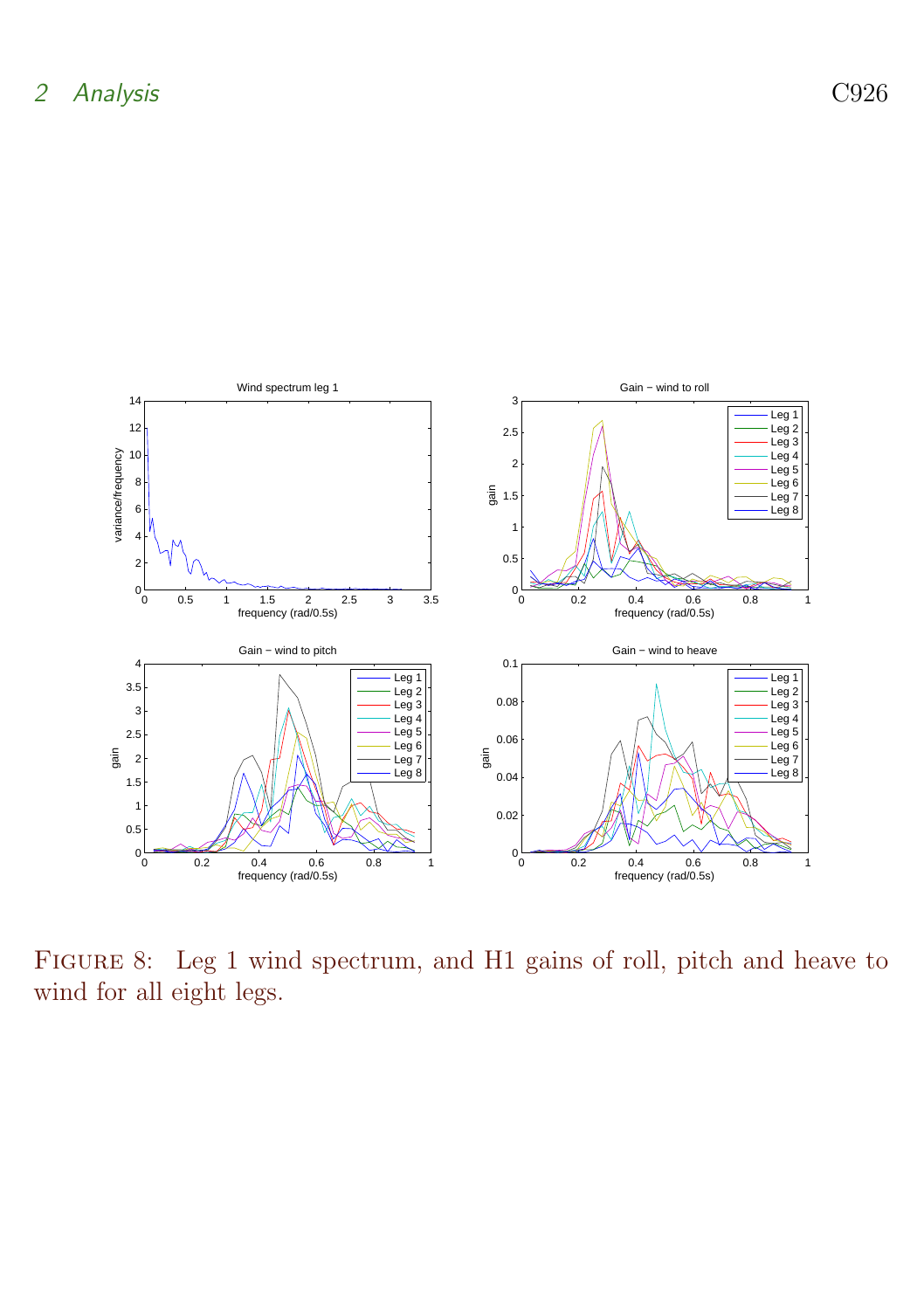

<span id="page-12-0"></span>Figure 9: Leg 1 wave spectrum, and H1 gains of surge, sway and yaw to wave for all eight legs.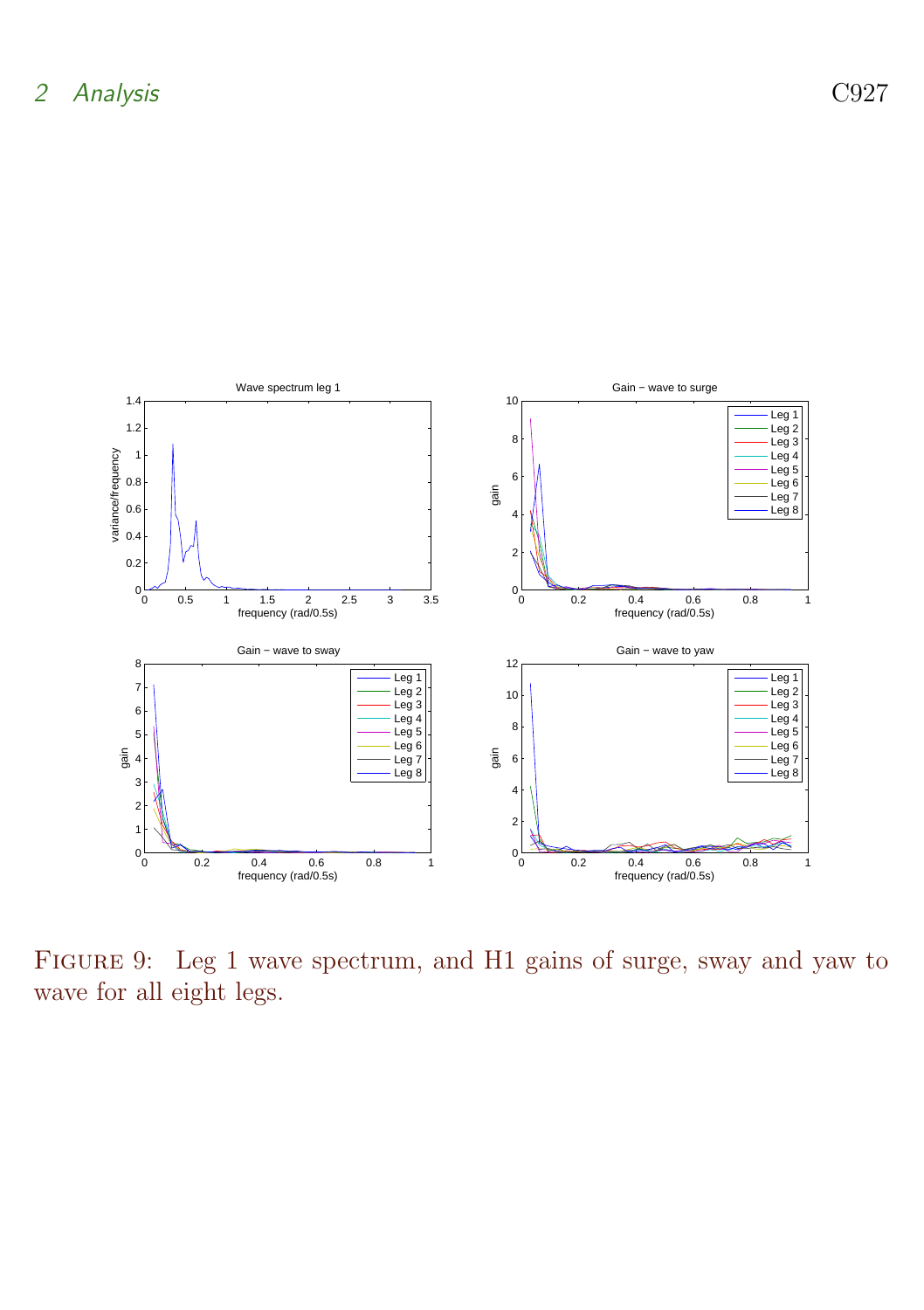

<span id="page-13-0"></span>Figure 10: Leg 1 wind spectrum, and H1 gains of surge, sway and yaw to wave for all eight legs.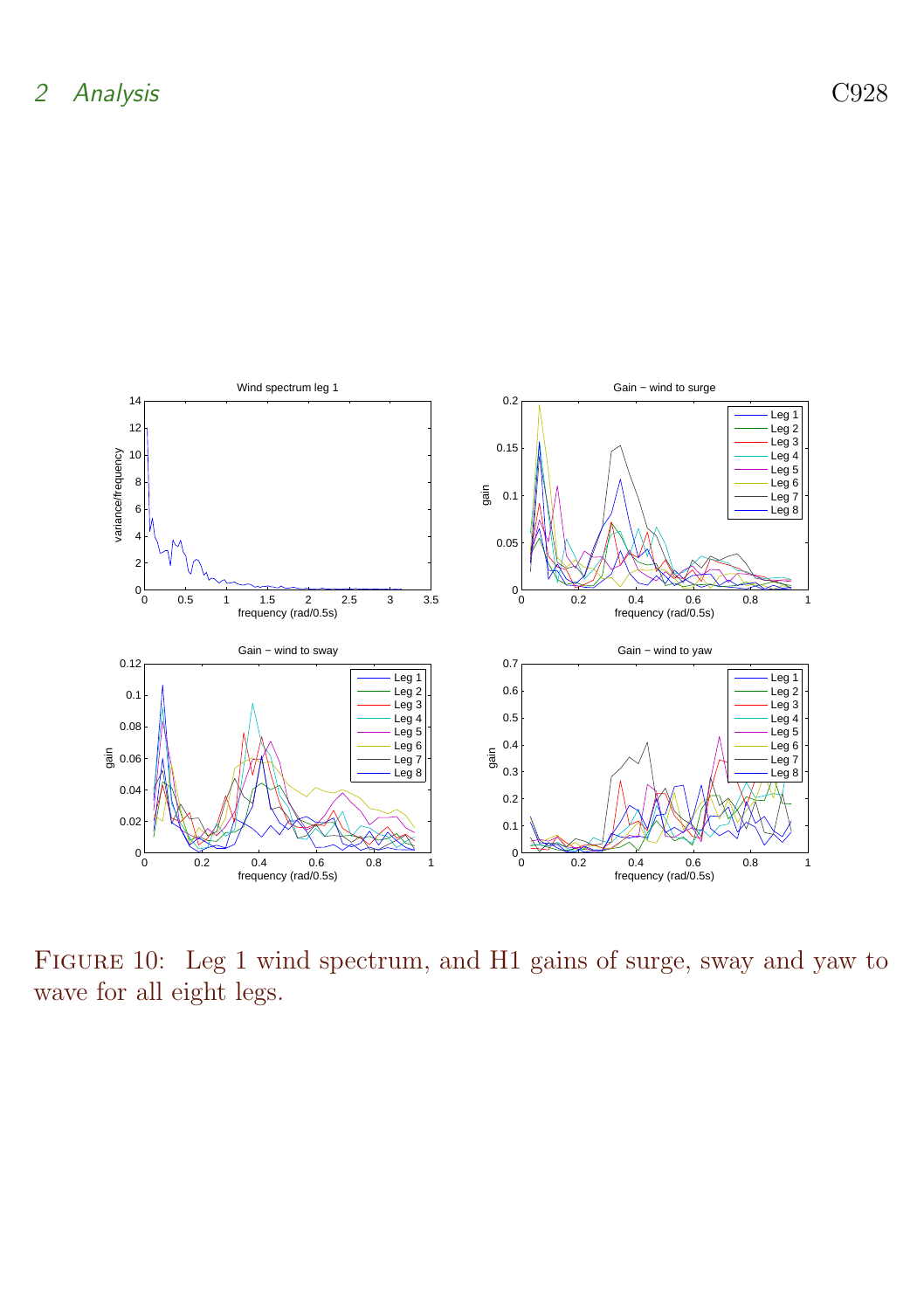### <span id="page-14-3"></span>2.3 Non-linearity

There are several reasons why the hydrodynamic response of a ship will be not be precisely linear. In particular, the varying cross section of the hull accounts for non-linear buoyancy forces. The following model is typical of those for which we have found some justification for including a nonlinear term. In the regression equation  $y(t)$ ,  $v(t)$  and  $w(t)$  represent the roll response, wave height and wind speed at time  $t$  when sailing leg 4. All the estimated coefficients exceed twice their standard errors, and the coefficient of determination is 0.969.

<span id="page-14-0"></span>
$$
y(t) = -0.276 + 1.73 y(t-1) - 0.789 y(t-2) + 0.00567 y(t-1)2
$$
  
+ 0.0588 v(t-1) + 0.00692 w(t-1) (1)

We use the probing method to fit first and second order response functions [\[6\]](#page-18-6).

The roll response of Equation [\(1\)](#page-14-0) can be expressed as

<span id="page-14-1"></span>
$$
y(t) = a y(t-1) + b y(t-2) + d y2(t-1) + c x(t-1).
$$
 (2)

In this case the numerical values of  $a, b$  and  $d$  are the estimated coefficients in Equation  $(1)$ : 1.73,  $-0.789$ , and 0.00567 respectively. The leading constant has been omitted as it is an offset which does not affect the dynamics. In this case it could represent a zero error or a list caused by wind loading. The input  $x(t)$  in Equation [\(2\)](#page-14-1) includes both wind and wave forces and is the sum of  $v(t)$  and  $w(t)$ . This is valid since both  $v(t)$  and  $w(t)$  are general inputs. The numerical value of  $c$  is the sum of 0.0588 and 0.00692.

The system is probed initially with a single exponential input,

<span id="page-14-2"></span>
$$
x(t) = e^{i\omega t}.
$$
 (3)

Then substitution of  $(3)$  into  $(2)$  gives

$$
y(t) = H_1 e^{i\omega t},\tag{4}
$$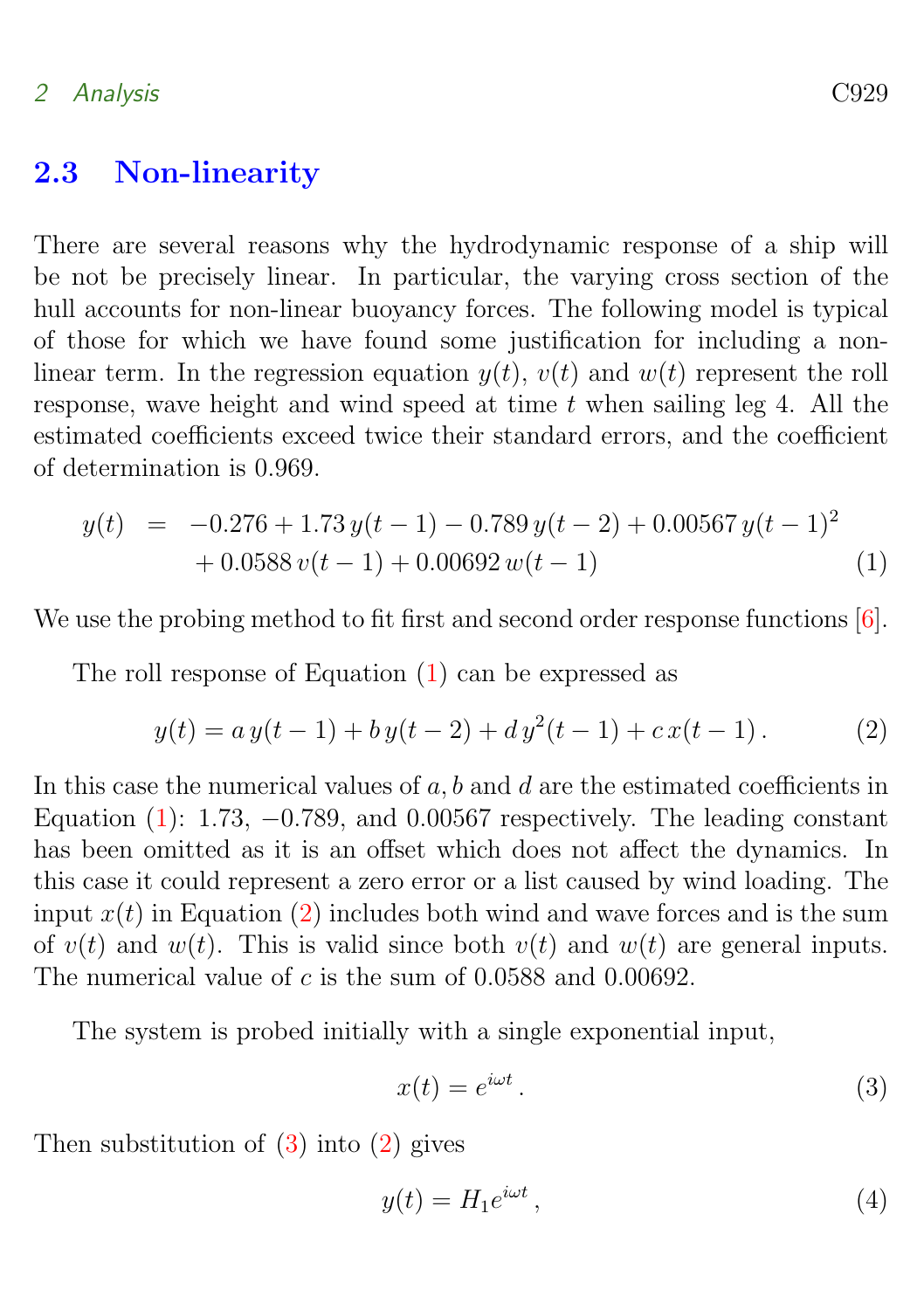2 Analysis C930



<span id="page-15-0"></span>FIGURE 11: Amplitude of linear gain of roll from wave and wind, by frequency  $\text{(rad/0.5 s)}$ .

where

$$
H_1 = \frac{ce^{-i\omega}}{1 - ae^{-i\omega} - be^{-2i\omega}}.
$$
\n<sup>(5)</sup>

Probing with two exponentials,

$$
x(t) = e^{i\omega_1 t} + e^{i\omega_2 t}, \qquad (6)
$$

the output response has the form

 $y(t) = H_1(\omega_1)e^{i\omega_1 t} + H_1(\omega_2)e^{i\omega_2 t} + 2H_2(\omega_1, \omega_2)e^{i(\omega_1 + \omega_2)t}$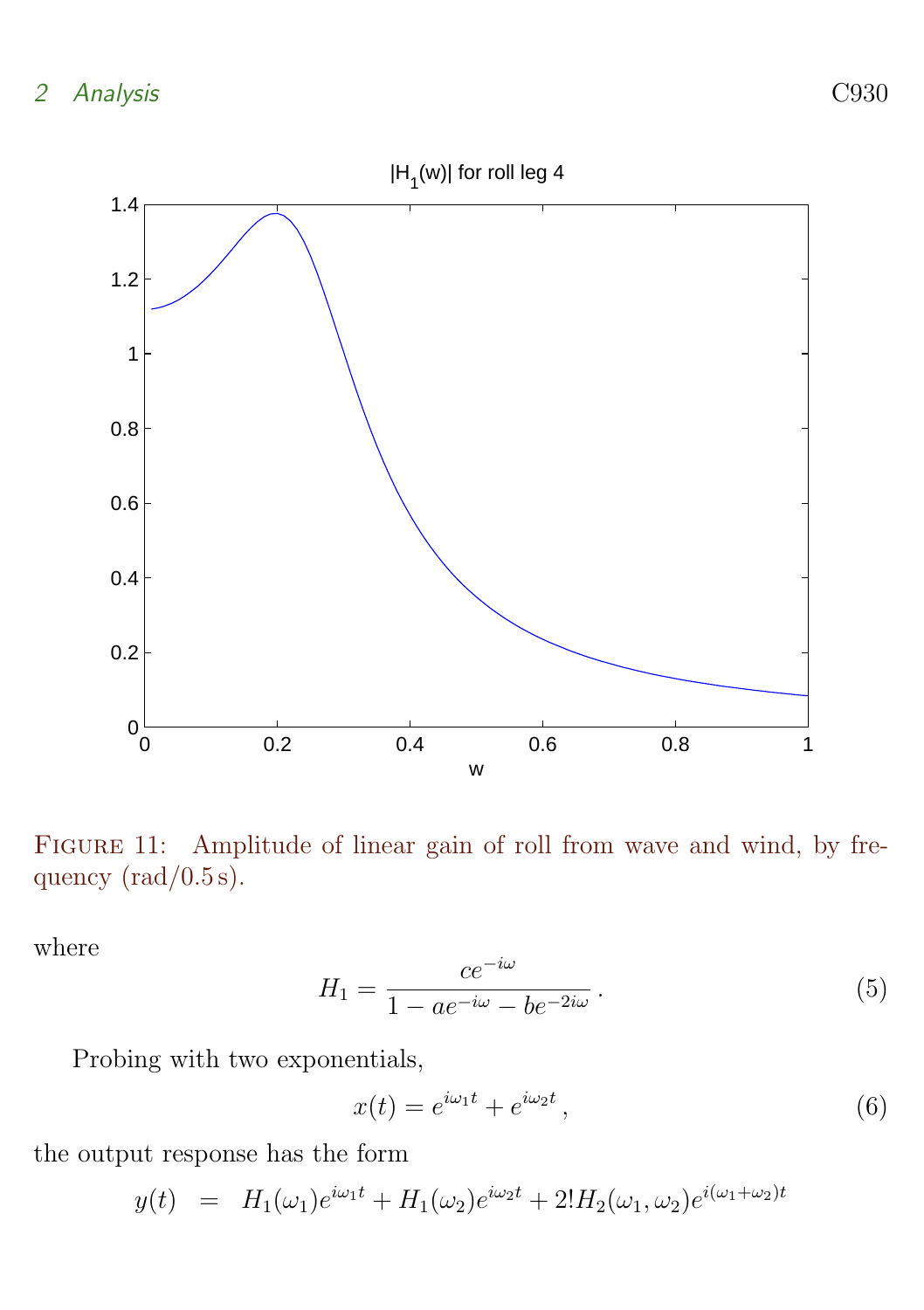### 3 Conclusion C931

+ 
$$
H_2(\omega_1, \omega_1)e^{2i\omega_1 t}
$$
 +  $H_2(\omega_2, \omega_2)e^{2i\omega_2 t}$ . (7)

Substitution leads to

$$
H_2(\omega_1, \omega_2) = \frac{dH_1(\omega_1)H_1(\omega_2)e^{i(\omega + \omega_2)}}{1 - ae^{-i(\omega_1 + \omega_2)} - be^{-2i(\omega_1 + \omega_2)}}.
$$

We calculated  $|H_1(\omega)|$  and  $|H_2(\omega_1, \omega_2)|$  using the estimated coefficients in [\(1\)](#page-14-0), and plotted them in Figures [11–](#page-15-0)[12.](#page-17-0) There is a ridge corresponding to  $|\omega_1|$  =  $|\omega_2|$  with a peak at a frequency of 0. The physical interpretation is that the square of the input signal has an effect and this will have two effects on the H1 estimate of the gain from wave or wind to roll: an increase in the response at 0; and a harmonic at double the natural frequencies which will appear as smaller peaks.

### <span id="page-16-0"></span>3 Conclusion

The natural frequencies are estimated to be: 0.11 Hz and 0.16 Hz, associated with the heave/pitch mode; 0.09 Hz associated with roll; and 0.02 Hz and 0.12 Hz associated with a surge/sway mode. We cannot make any precise estimate of a natural frequency associated with yaw.

Although linear models appear to give a reasonable approximation for the dynamic response of the trawler, at least for the amplitudes of oscillations occurring in these sea trials, we have evidence of non-linear effects which provides some explanation for the increase in the estimates of gains as the frequency approaches zero.

Acknowledgments: We are grateful for helpful comments about this analysis during discussions at EMAC 2005. We thank the Sea Fish Industries Authority (UK) for financial and technical support for the sea trials.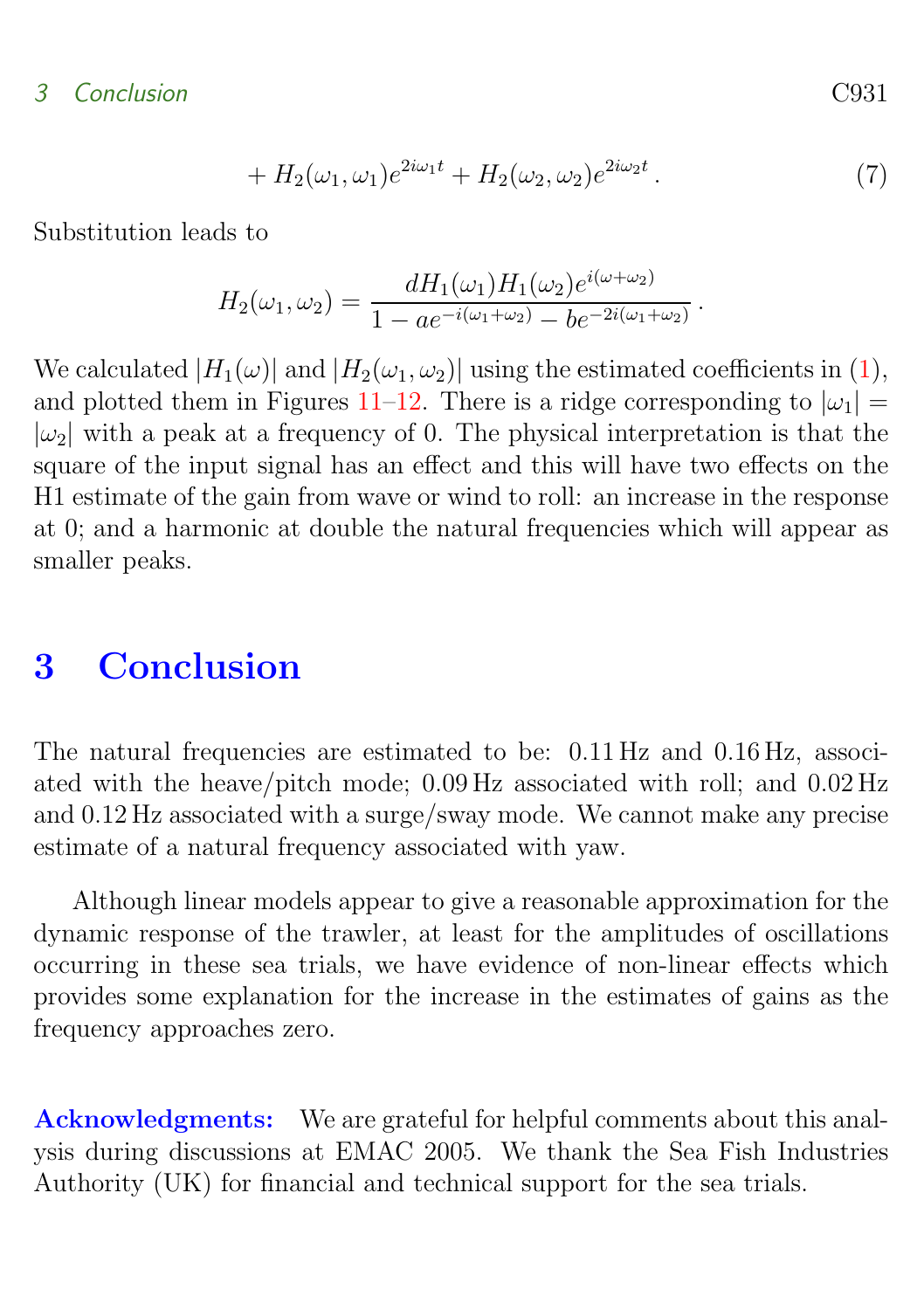

<span id="page-17-0"></span>Figure 12: Contours (aqua 0.02 to pink 0.18) of amplitude of second order gain of roll from wave and wind, by frequencies  $\text{(rad/0.5 s)}$ .